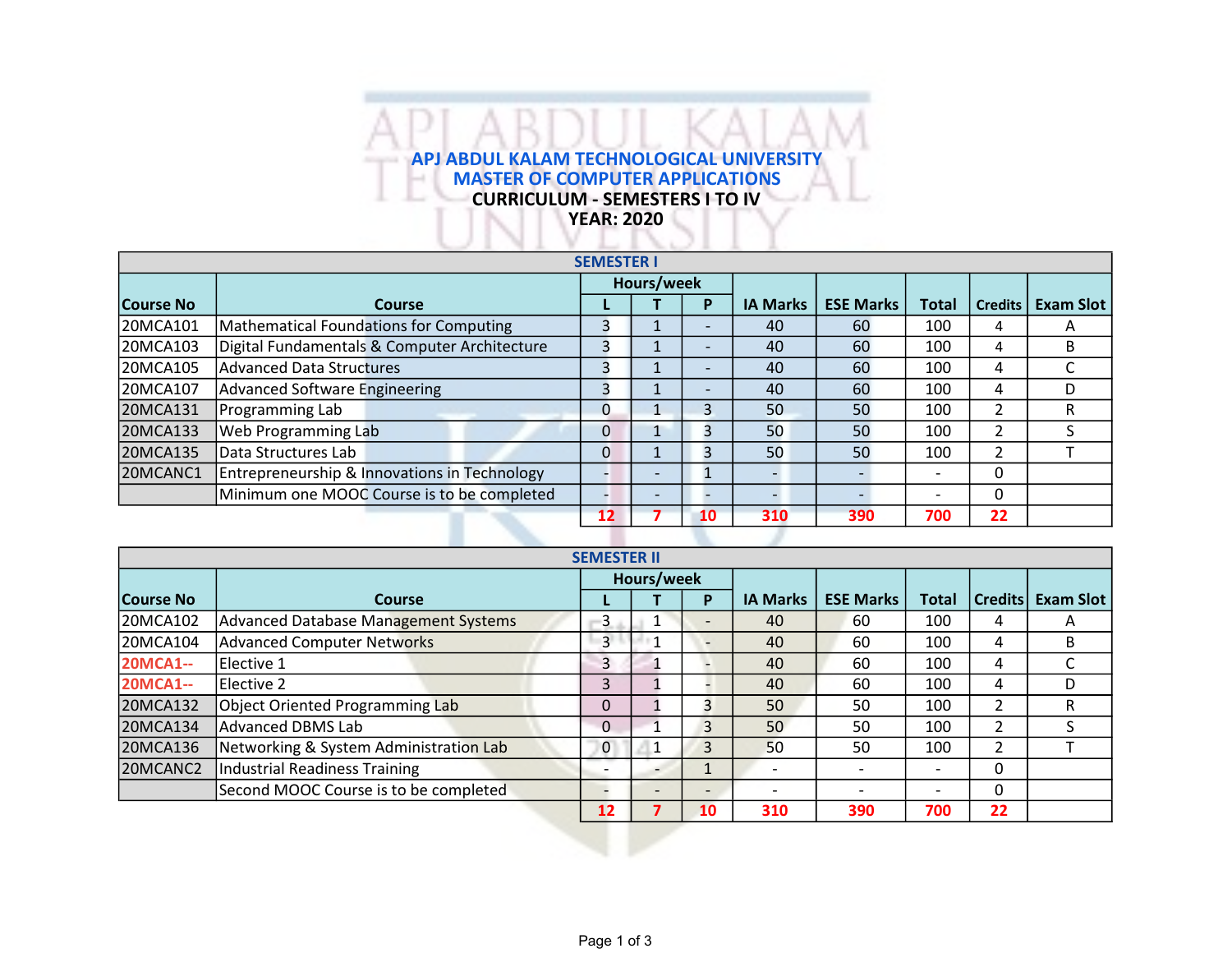

|                 |                                    | <b>SEMESTER III</b> |                 |                          |                 |                  |                          |                |                  |
|-----------------|------------------------------------|---------------------|-----------------|--------------------------|-----------------|------------------|--------------------------|----------------|------------------|
|                 |                                    |                     | Hours/week      |                          |                 |                  |                          |                |                  |
| Course No       | <b>Course</b>                      |                     |                 | P                        | <b>IA Marks</b> | <b>ESE Marks</b> | <b>Total</b>             | <b>Credits</b> | <b>Exam Slot</b> |
| 20MCA201        | Data Science & Machine Learning    |                     |                 | $\overline{\phantom{a}}$ | 40              | 60               | 100                      | 4              | A                |
| 20MCA203        | Design & Analysis of Algorithms    | 3                   |                 | $\overline{\phantom{0}}$ | 40              | 60               | 100                      | 4              | B                |
| <b>20MCA2--</b> | Elective 3                         |                     |                 | $\overline{\phantom{a}}$ | 40              | 60               | 100                      | 4              | C                |
| <b>20MCA2--</b> | Elective 4                         | 3                   |                 | $\overline{\phantom{a}}$ | 40              | 60               | 100                      | 4              | D                |
| 20MCA241        | Data Science Lab                   | $\mathbf{0}$        |                 | 3                        | 50              | 50               | 100                      | $\overline{2}$ | R                |
| 20MCA243        | Mobile Application Development Lab | $\mathbf 0$         |                 | 3                        | 50              | 50               | 100                      | 2              | S                |
| 20MCA245        | Mini Project                       | $\Omega$            |                 | 4                        | 100             |                  | 100                      | $\overline{2}$ |                  |
| 20MCANC3        | Domain Expertise Workshops         |                     | $\qquad \qquad$ | ш.                       |                 |                  | $\overline{\phantom{0}}$ | 0              |                  |
|                 |                                    | $12 \overline{ }$   | 6               | 11                       | 360             | 340              | 700                      | 22             |                  |
|                 |                                    |                     |                 |                          |                 |                  |                          |                |                  |

|                  |                    | <b>SEMESTER IV</b> |                          |                          |                 |                  |              |        |                          |
|------------------|--------------------|--------------------|--------------------------|--------------------------|-----------------|------------------|--------------|--------|--------------------------|
|                  |                    | Hours/week         |                          |                          |                 |                  |              |        |                          |
| <b>Course No</b> | Course             |                    |                          | D                        | <b>IA Marks</b> | <b>ESE Marks</b> | <b>Total</b> |        | <b>Credits Exam Slot</b> |
| 20MCA242         | Comprehensive Viva |                    | -                        | $\overline{\phantom{0}}$ |                 | 100              | 100          | 6      |                          |
| 20MCA244         | Seminar            | HС                 |                          | ▵                        | 50              |                  | 50           | ∍<br>▵ |                          |
| 20MCA246         | Main Project       | ъ.                 | $\overline{\phantom{0}}$ | 27                       | 70              | 30               | 100          | 12     |                          |
|                  |                    |                    |                          | 29                       | 120             | 130              | 250          | 20     |                          |
|                  |                    |                    |                          |                          |                 |                  | 2350         | 86     |                          |

2014